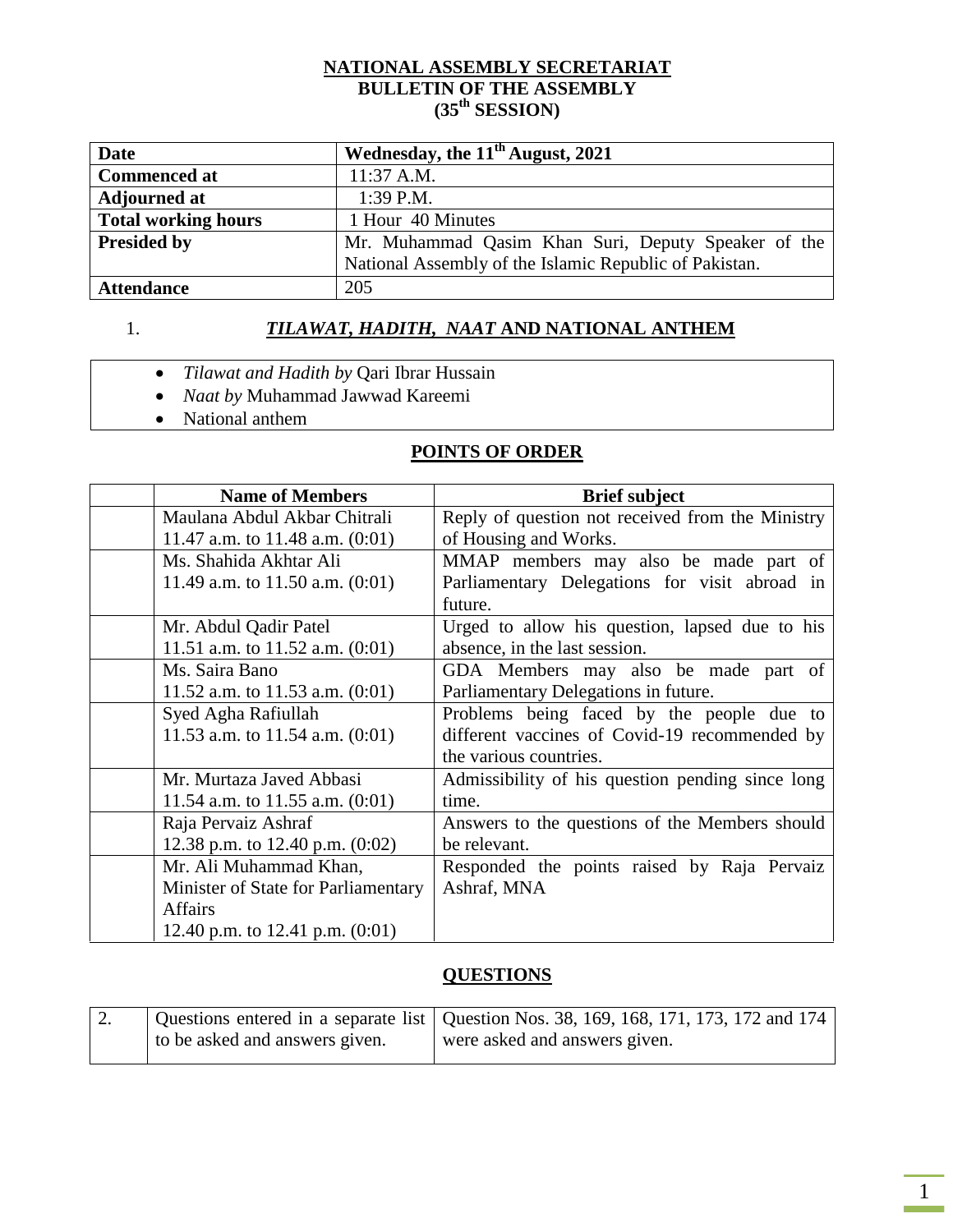The leave applications of the Members who requested for grant of leave were read out by the honourable Deputy Speaker and granted.

| <b>Name of Members</b>              | <b>Brief subject</b>                              |
|-------------------------------------|---------------------------------------------------|
| Mr. Muhammad Najeeb Haroon          | Role of Engineers in the development of the       |
| 12.50 p.m. to 1.01 p.m. $(0:11)$    | country.                                          |
| Mr. Ibad Ullah Khan                 | Kidnapping and murder of a mine worker on         |
| 1.01 p.m. to 1.06 p.m. $(0.05)$     | $7th$ August, 2021 in Balochistan.                |
| Mr. Ali Muhammad Khan,              | Responded the points raised by Mr. Ibad Ullah     |
| Minister of State for Parliamentary | Khan, MNA.                                        |
| <b>Affairs</b>                      |                                                   |
| 1.06 p.m. to 1.12 p.m. $(0:06)$     |                                                   |
| Raja Pervaiz Ashraf                 | Hundreds of Pakistanis stranded in Saudia Arabia, |
| 1.12 p.m. to 1.13 p.m. $(0:01)$     | should be brought back.                           |
|                                     | Mr. Deputy Speaker directed Minister of State for |
|                                     | Parliamentary Affairs to look into the matter.    |

## **POINTS OF ORDER**

#### **QUORUM**

| At 1.14 p.m, Mr. Abdul Shakoor, MNA belonging to MMAP, invited attention of the      |
|--------------------------------------------------------------------------------------|
| Chair towards the lack of quorum, the count was made, the House was not in order. At |
| 1.17 p.m. Mr. Deputy Speaker suspended the proceedings of the House.                 |
| AT 1.38 p.m. count was made again, the House was not found in order, at 1:39 p.m.    |
| Mr. Deputy Speaker adjourned the proceedings of the House for the next day.          |

## **CALLING ATTENTION NOTICE**

| <b>KHURRAM</b> SHAHZAD   Left over<br><b>RAJA</b> |  |
|---------------------------------------------------|--|
| <b>NAWAZ</b><br>to invite attention of the        |  |
| Minister for Information and Broadcasting         |  |
| to a matter of urgent public importance           |  |
| regarding collection of television fee from       |  |
| Mosques, causing grave concern amongst            |  |
| the public.                                       |  |

## **MOTION OF THANKS**

| 4. | <b>Further</b> discussion on the following Left over |  |
|----|------------------------------------------------------|--|
|    | motion moved by MR. ZAHEER-UD-                       |  |
|    | DIN BABAR AWAN, Adviser to the                       |  |
|    | Prime Minister on Parliamentary Affairs              |  |
|    | on 1st February, 2021:                               |  |
|    | "This House expresses its deep gratitude             |  |
|    | to the President of Pakistan for his address         |  |
|    | to both Houses assembled together on                 |  |
|    | 20th August, 2020."                                  |  |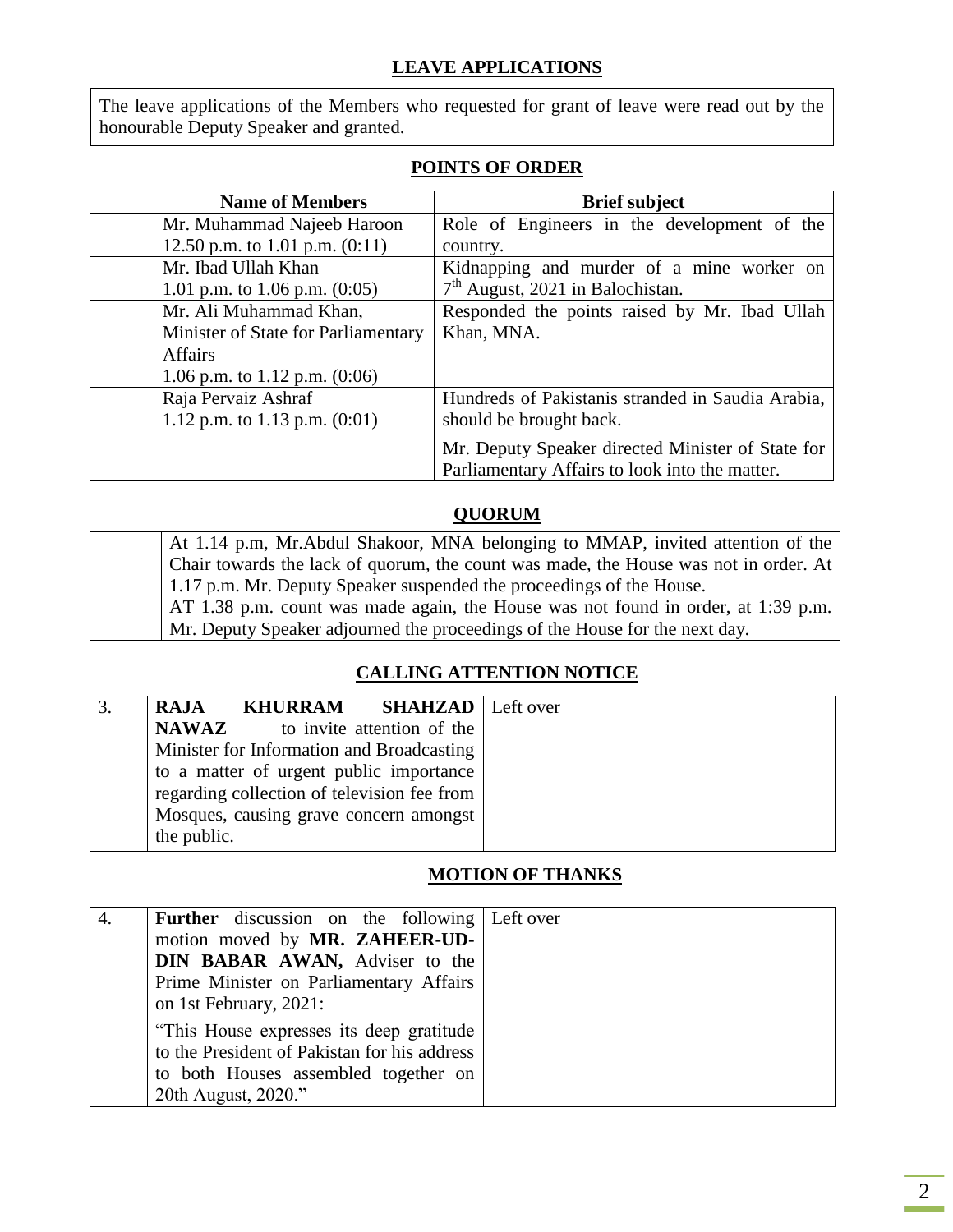## **INTRODUCTION OF BILLS**

| 5. | MR. ZAHEER-UDI-DIN BABAR Left over               |  |
|----|--------------------------------------------------|--|
|    | AWAN, Adviser to the Prime Minister on           |  |
|    | Parliamentary Affairs to introduce a Bill        |  |
|    | further to amend the Pakistan <i>Bait-ul-Mal</i> |  |
|    | Act, 1991 [The Pakistan Bait-ul-Mal              |  |
|    | (Amendment) Bill, 2021].                         |  |
| 6. | MR. NOOR-UL-HAQ QADRI, Minister   Left over      |  |
|    | for Religious Affairs and Inter-faith            |  |
|    | Harmony to introduce a Bill further to           |  |
|    | amend the Evacuee Trust Properties               |  |
|    | (Management and Disposal) Act, 1975              |  |
|    | Properties<br>[The Evacuee Trust]                |  |
|    | Disposal)<br>(Management and                     |  |
|    | (Amendment) Bill, 2021].                         |  |

# **MOTION**

| MR. FAIZ ULLAH, Chairman Standing   Left over |  |
|-----------------------------------------------|--|
| Committee on Finance and Revenue to           |  |
| move that the delay in the presentation of    |  |
| the report of the Standing Committee on       |  |
| the Bill further to amend the Government      |  |
| Savings Bank Act, 1873<br><b>The</b>          |  |
| Government Savings Bank (Amendment)           |  |
| Bill, 2021], till today be condoned.          |  |

## **REPORT OF THE STANDING COMMITTEE-PRESENTATION OF:**

| MR. FAIZ ULLAH, Chairman Standing   Left over |  |
|-----------------------------------------------|--|
|                                               |  |
| Committee on Finance and Revenue to           |  |
| present the report of the Standing            |  |
| Committee on the Bill further to amend        |  |
| the Government Savings Bank Act, 1873         |  |
| Bank<br>[The Government Savings]              |  |
| (Amendment) Bill, 2021].                      |  |

# **MOTION**

| 9. | MR. FAIZ ULLAH, Chairman Standing   Left over |  |
|----|-----------------------------------------------|--|
|    | Committee on Finance and Revenue to           |  |
|    | move that the delay in the presentation of    |  |
|    | the report of the Standing Committee on       |  |
|    | the Bill further to amend the Post Office     |  |
|    | National Savings Certificates Ordinance,      |  |
|    | 1944 [The Post Office National Savings]       |  |
|    | Certificates (Amendment) Bill, 2021], till    |  |
|    | today be condoned.                            |  |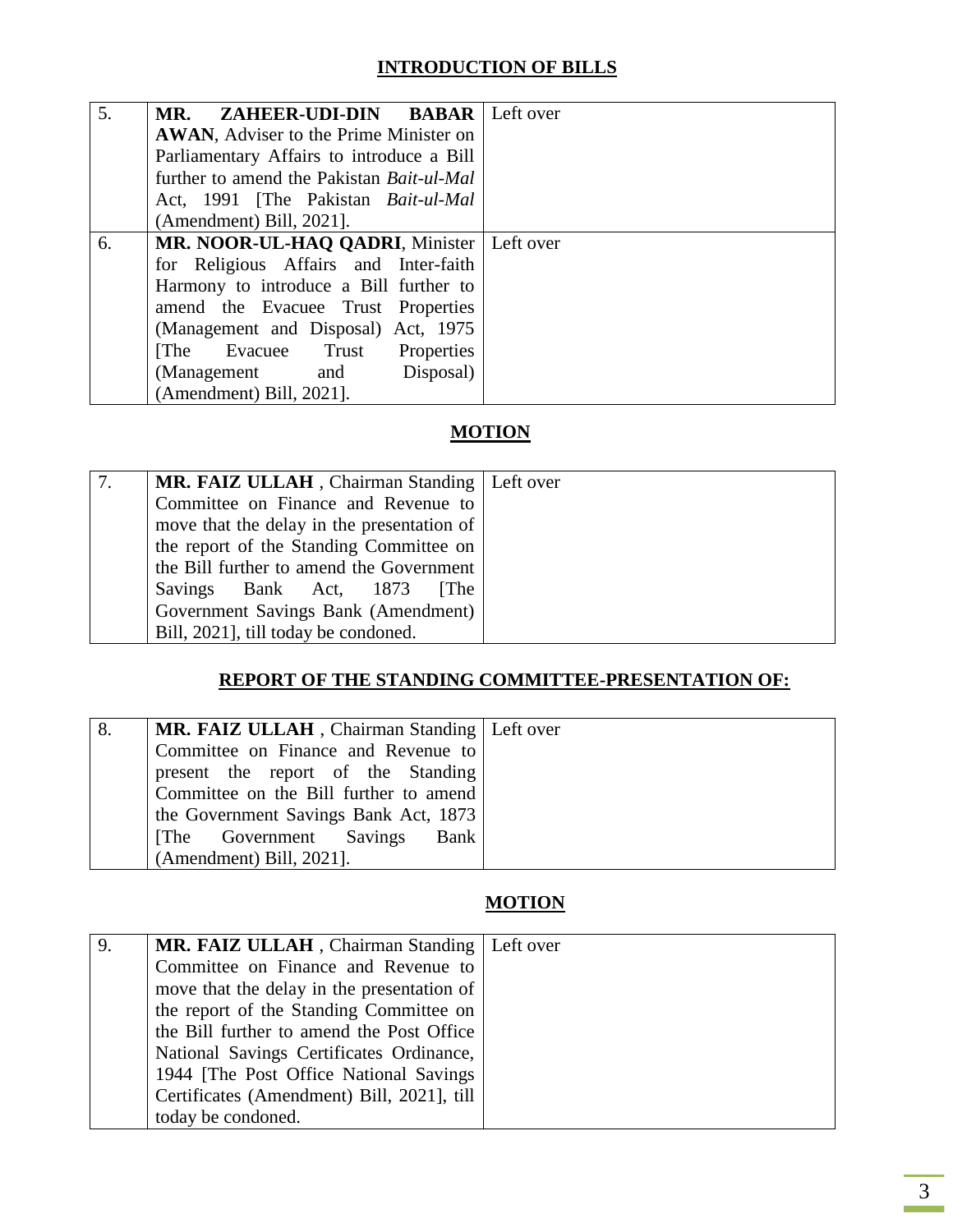#### **REPORT OF THE STANDING COMMITTEE-PRESENTATION OF:**

| 10. | MR. FAIZ ULLAH, Chairman Standing Left over |  |
|-----|---------------------------------------------|--|
|     | Committee on Finance and Revenue to         |  |
|     | present the report of the Standing          |  |
|     | Committee on the Bill further to amend the  |  |
|     | Post Office National Savings Certificates   |  |
|     | Ordinance, 1944 [The Post Office National]  |  |
|     | Savings Certificates (Amendment) Bill,      |  |
|     | 2021].                                      |  |

## **LEGISLATIVE BUSINESS**

| 11. | MR. SHAFQAT MAHMOOD, Minister              | Left over |
|-----|--------------------------------------------|-----------|
|     | Federal Education, Professional<br>for     |           |
|     | Training, National Heritage and Culture to |           |
|     | move that the Bill further to amend the    |           |
|     | Higher Education Commission Ordinance,     |           |
|     | 2002 [The Higher Education Commission      |           |
|     | (Amendment) Bill, 2021], as reported by    |           |
|     | the Standing Committee, be taken into      |           |
|     | consideration at once.                     |           |
| 12. | MR. SHAFQAT MAHMOOD, Minister              | Left over |
|     | Federal Education, Professional<br>for     |           |
|     | Training, National Heritage and Culture to |           |
|     | move that the Bill further to amend the    |           |
|     | Higher Education Commission Ordinance,     |           |
|     | 2002 [The Higher Education Commission      |           |
|     | (Amendment) Bill, 2021], be passed.        |           |
| 13. | MR. SHAFQAT MAHMOOD, Minister              | Left over |
|     | for Federal Education, Professional        |           |
|     | Training, National Heritage and Culture to |           |
|     | move that the Bill further to amend the    |           |
|     | laws relating to the Higher Education      |           |
|     | Commission [The Higher Education           |           |
|     | Commission (Second Amendment) Bill,        |           |
|     | 2021], as reported by the Standing         |           |
|     | Committee, be taken into consideration at  |           |
|     | once.                                      |           |
| 14. | MR. SHAFQAT MAHMOOD, Minister              | Left over |
|     | Federal Education, Professional<br>for     |           |
|     | Training, National Heritage and Culture to |           |
|     | move that the Bill further to amend the    |           |
|     | laws relating to the Higher Education      |           |
|     | Higher Education<br>Commission<br>[The]    |           |
|     | Commission (Second Amendment) Bill,        |           |
|     | 2021], be passed.                          |           |